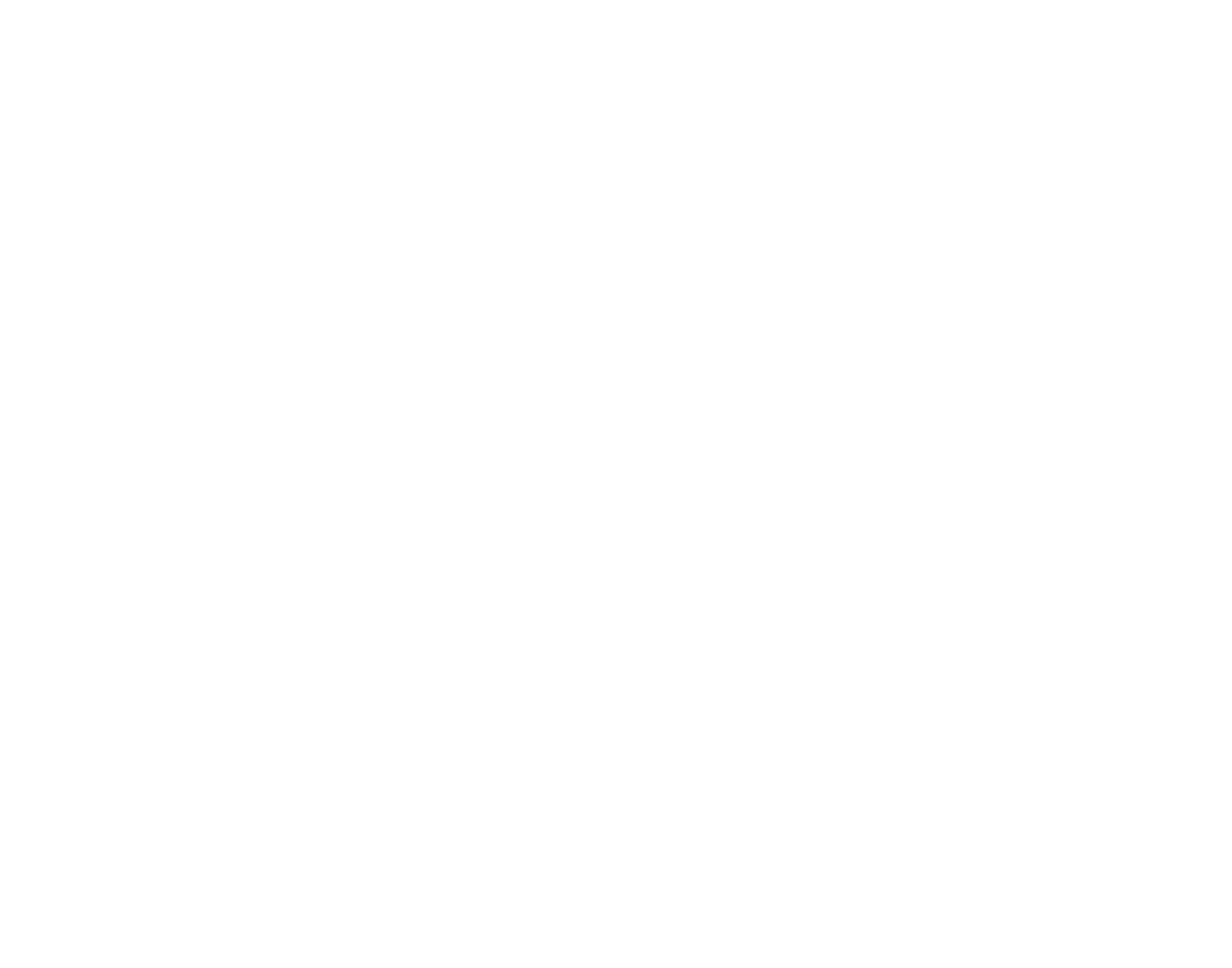

### I see a red bird.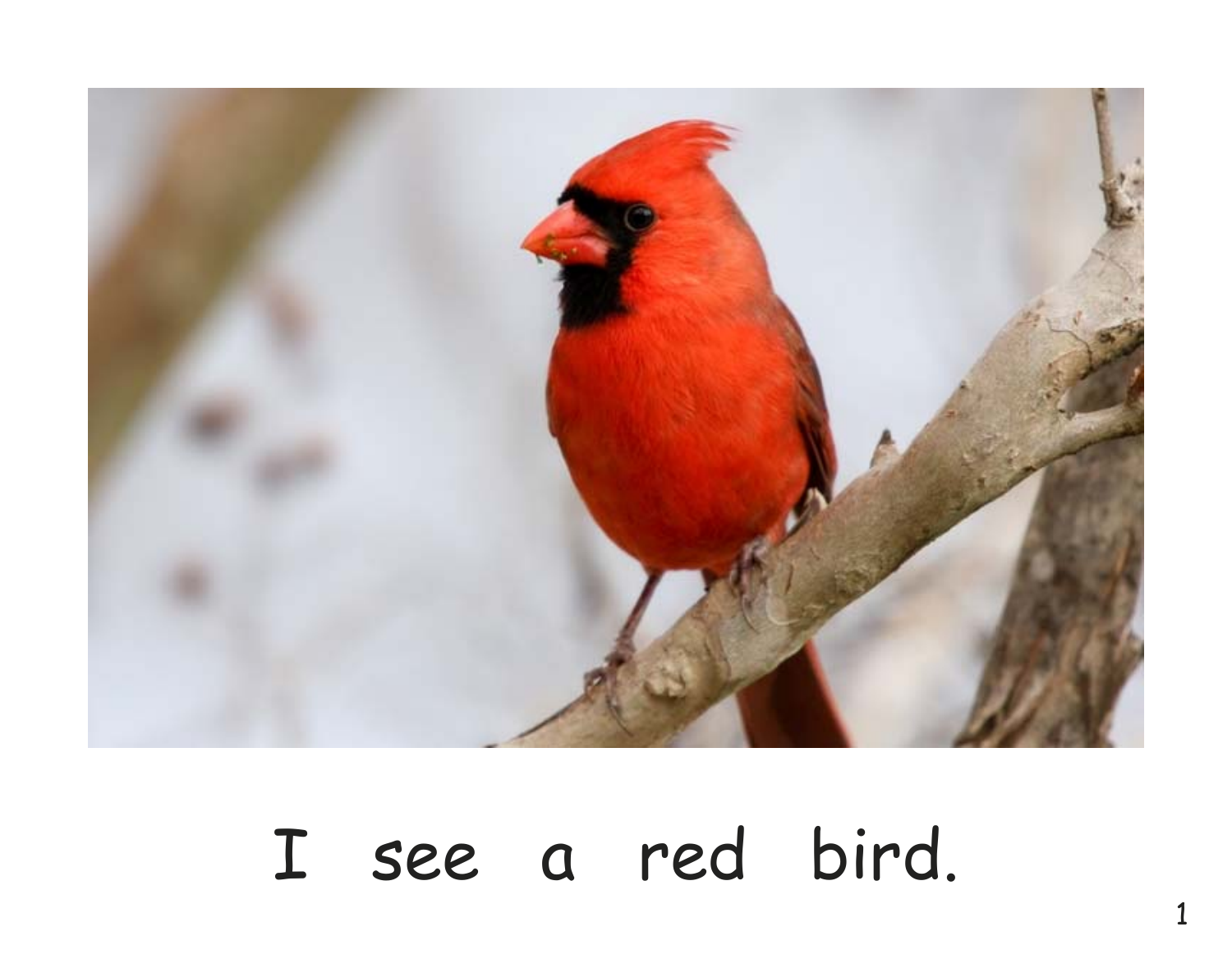

### I see a black cat.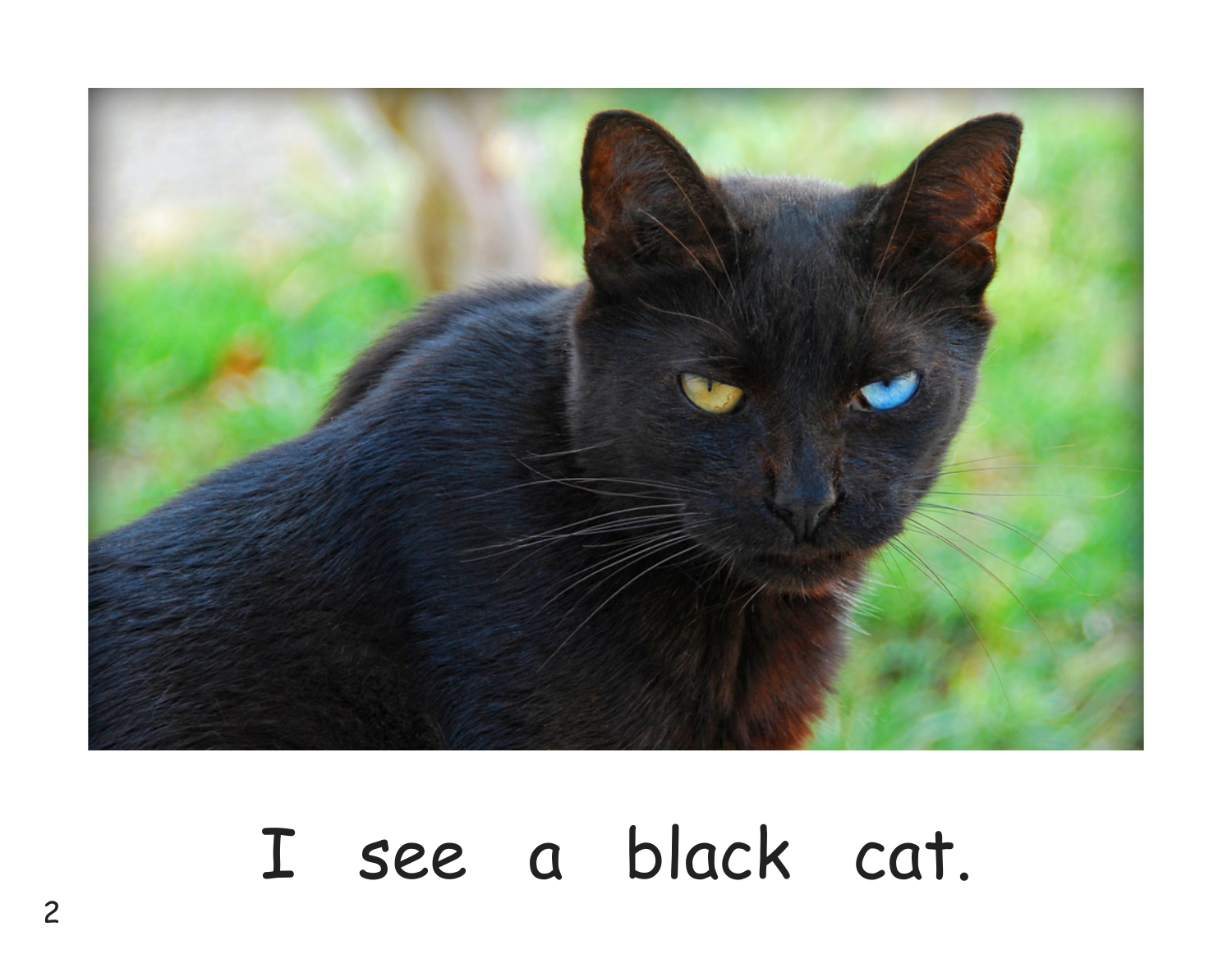

# I see a brown dog.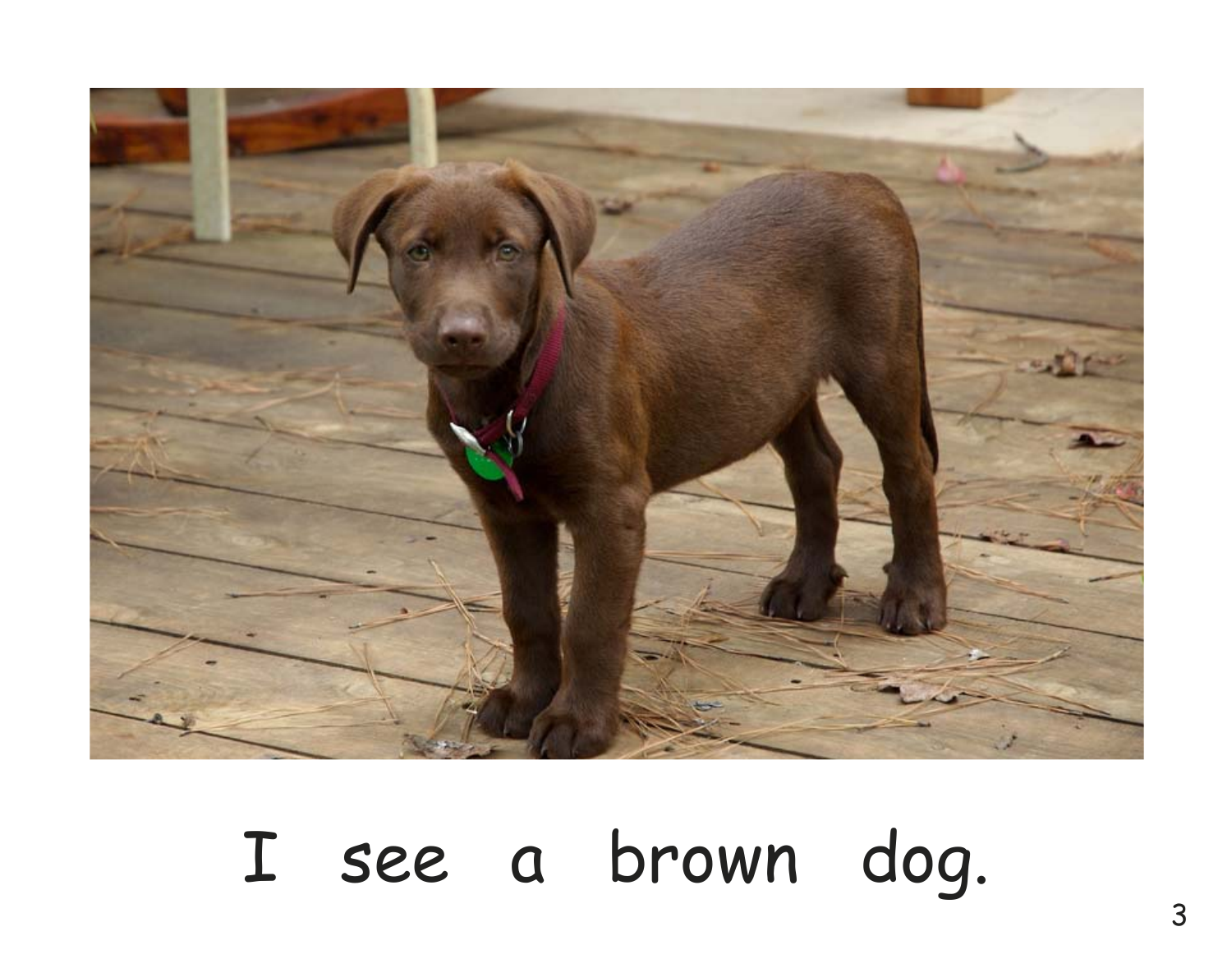

# I see a green lizard.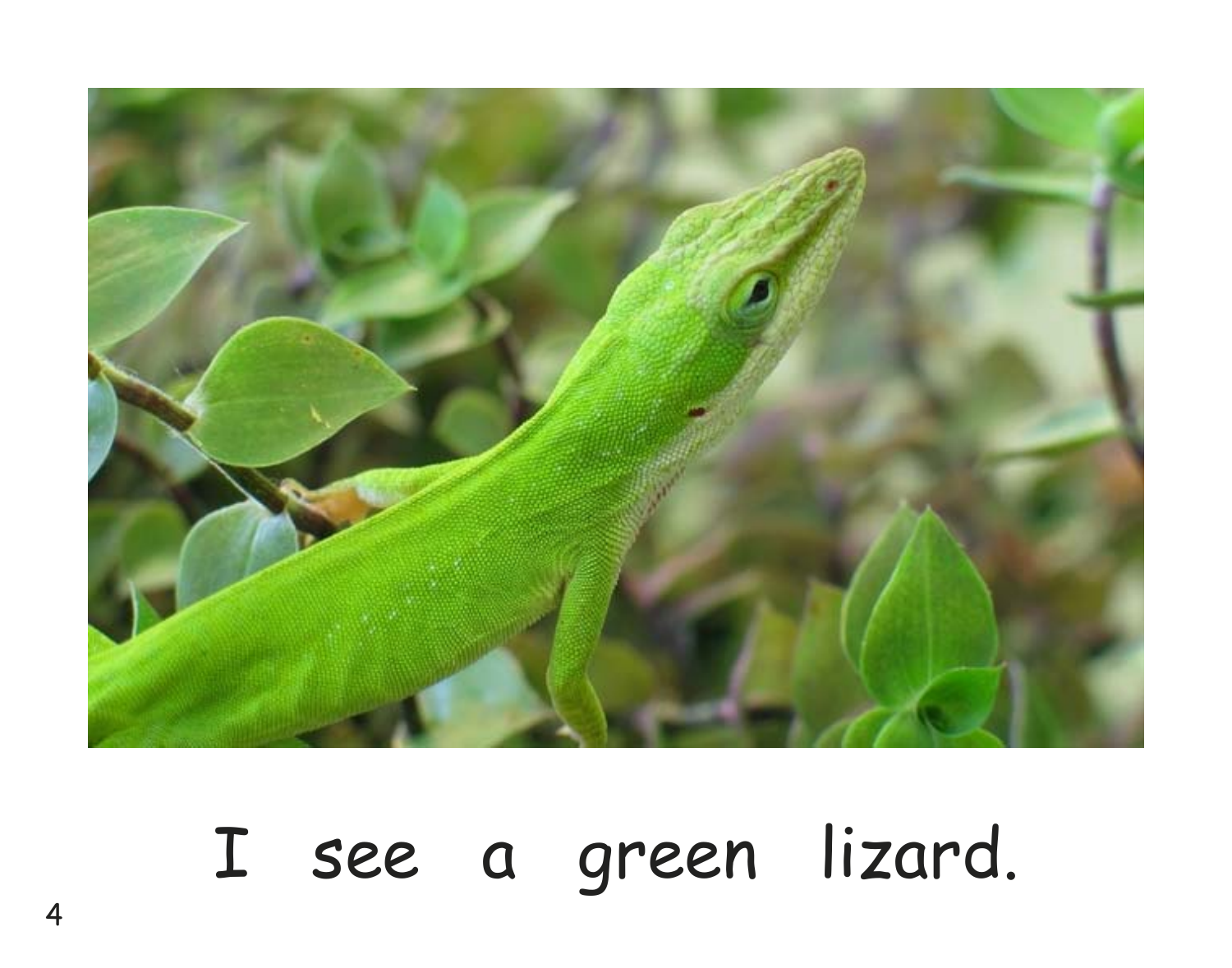

# I see a blue frog.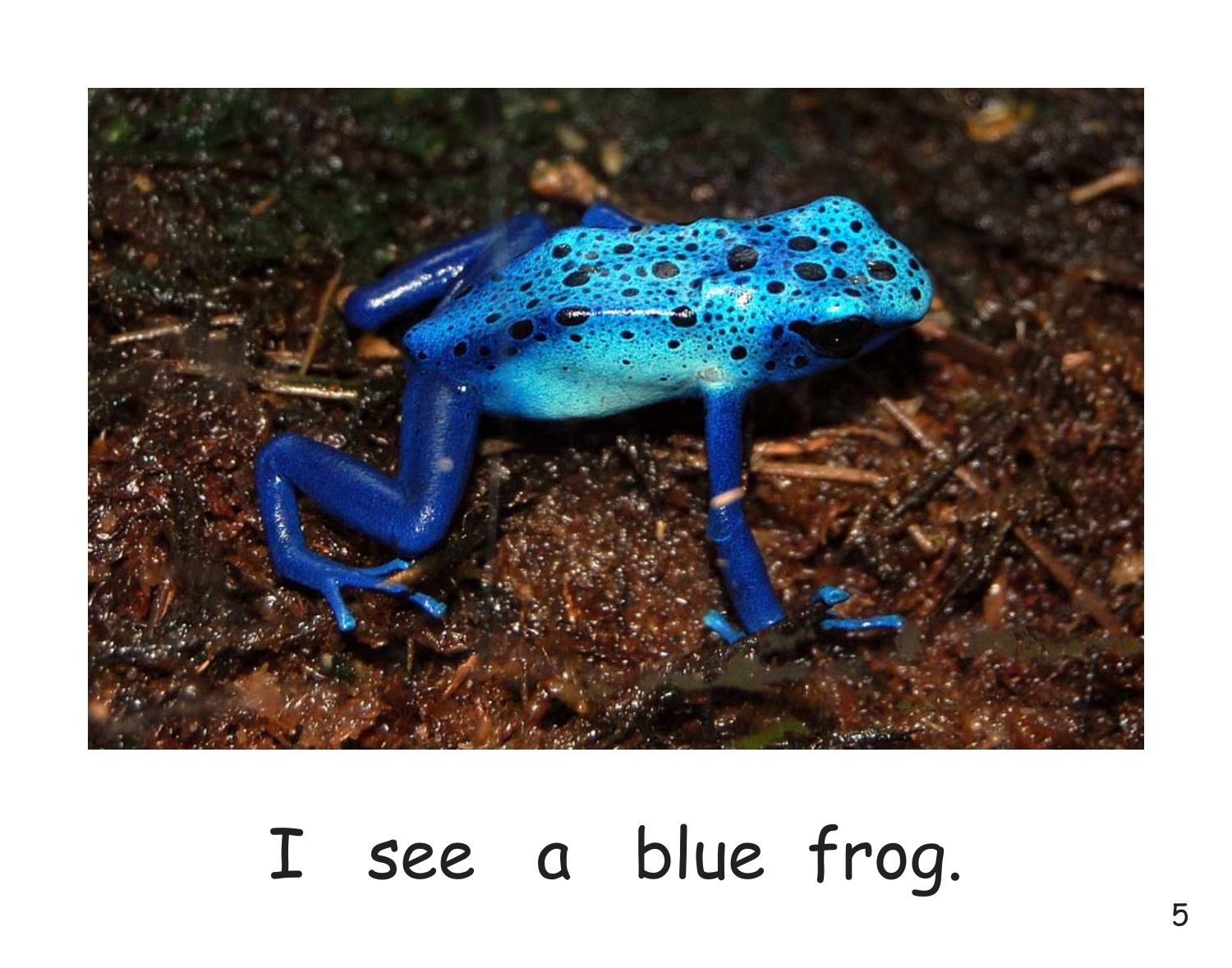

# I see an orange fish.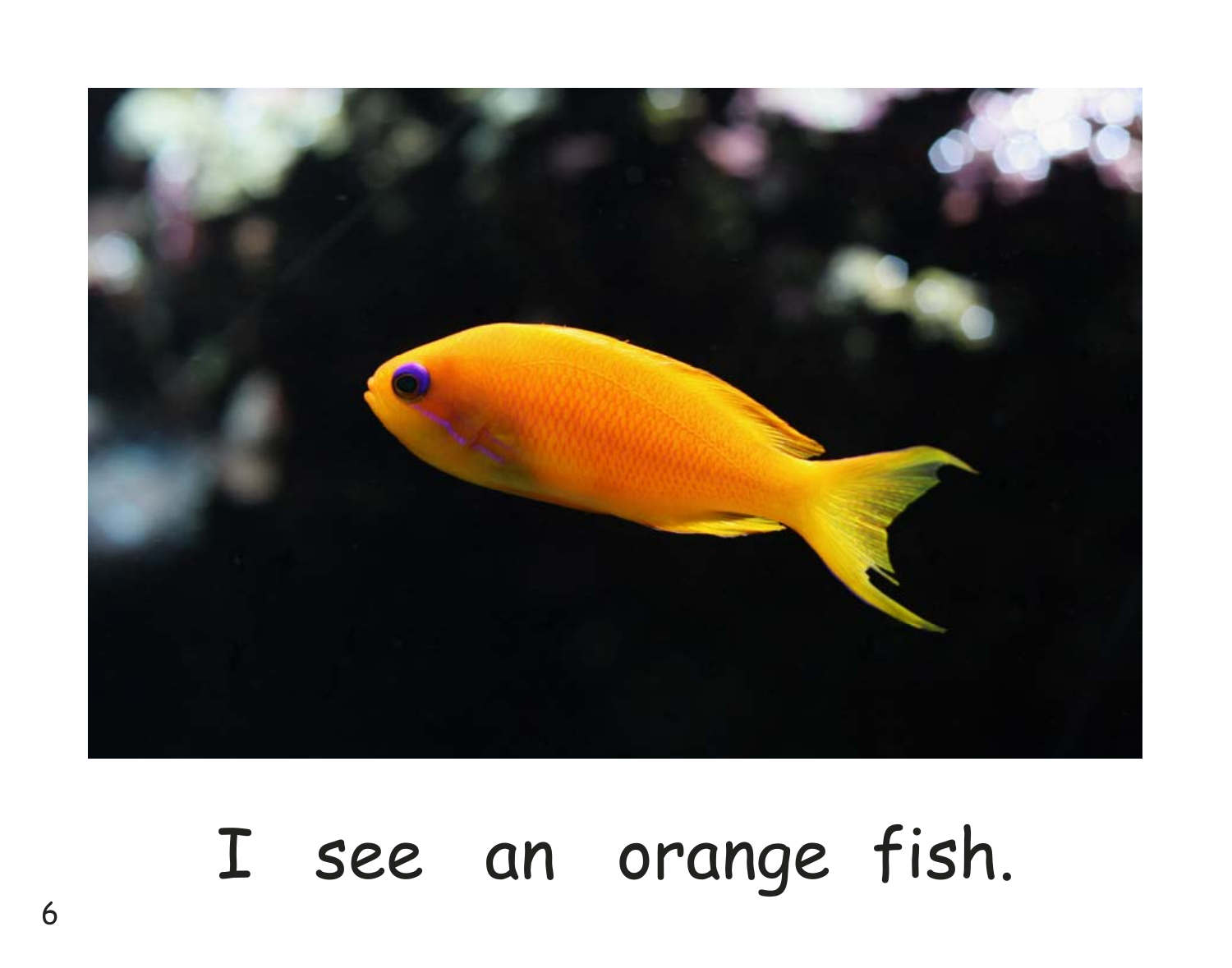

### I see a white duck.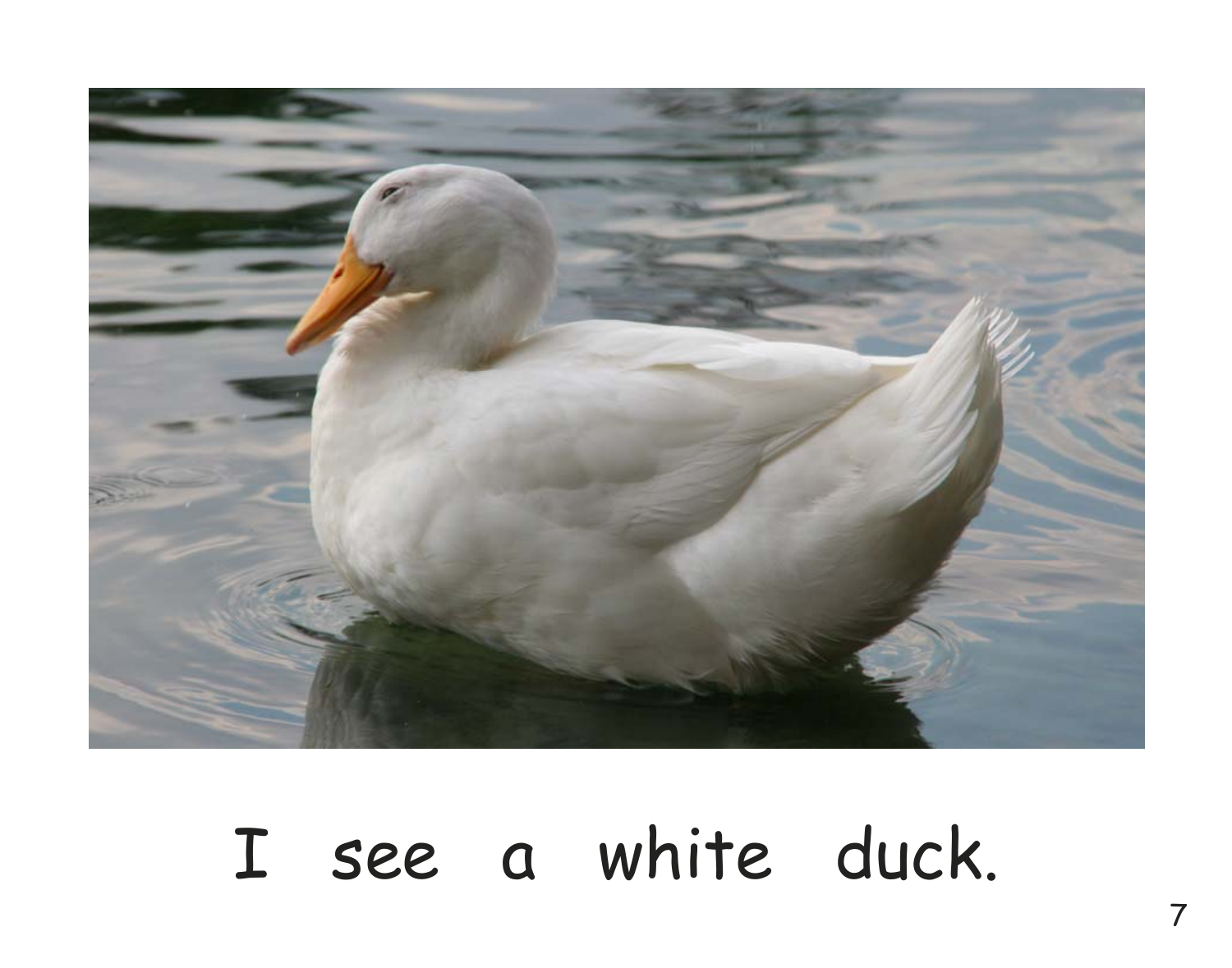

# I see a yellow duck.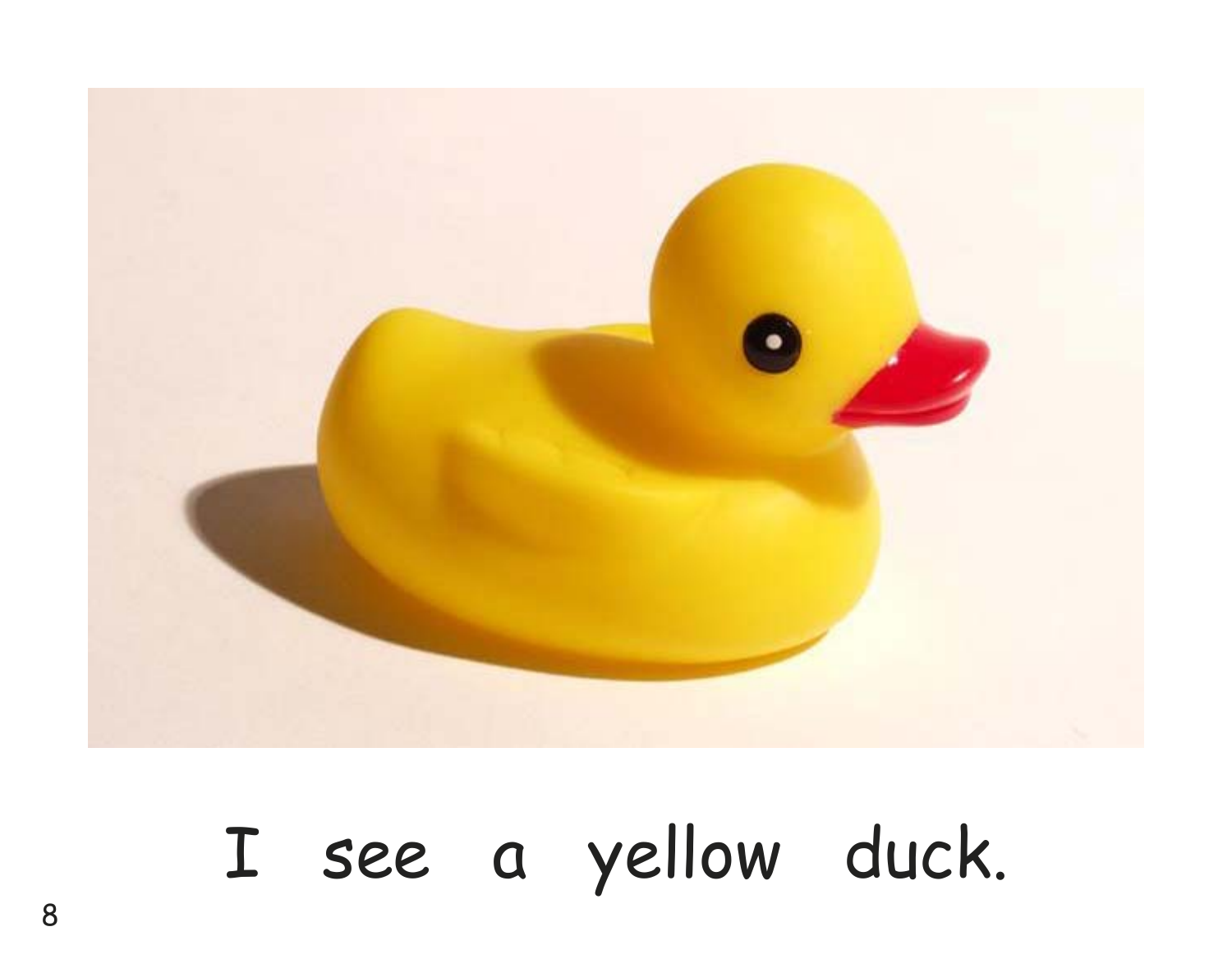The Mustard Seed Books project uses an open-source, Wikipedia-type strategy, leveraging public expertise to create and refine a set of high-quality books that support early reading development. All of the books and pictures are covered by the Creative Commons License (http://creativecommons.org/licenses/by-nc-sa/3.0/ ) and are free to print, distribute, and modify for personal or educational use. The books are available at www.mustardseedbooks.org. New titles appear on a regular basis.

There is a blog post on the website so that we can receive and discuss feedback on the books. These books have been revised a number of times, but we'd love to keep improving them. Any feedback is welcome. We also welcome photos or ideas for new books.

Photos for these books come primarily from Flickr (www.flickr.com) and the Morgue File (www.morguefile.com). Both sites are great resources for high-quality publicly accessible photos and for aspiring photographers looking to share their work. All photographs are covered by the Creative Commons License (http://creativecommons.org/licenses/by-nc-sa/3.0/ ).

#### **Photo credits:**

Cover: Trey Ratcliffe; page 2: Chris Yarzab, page 3: TheBlackBrian; page 5: Ryan Stone; page 6: Max Sang. All other pictures from the Morgue File.